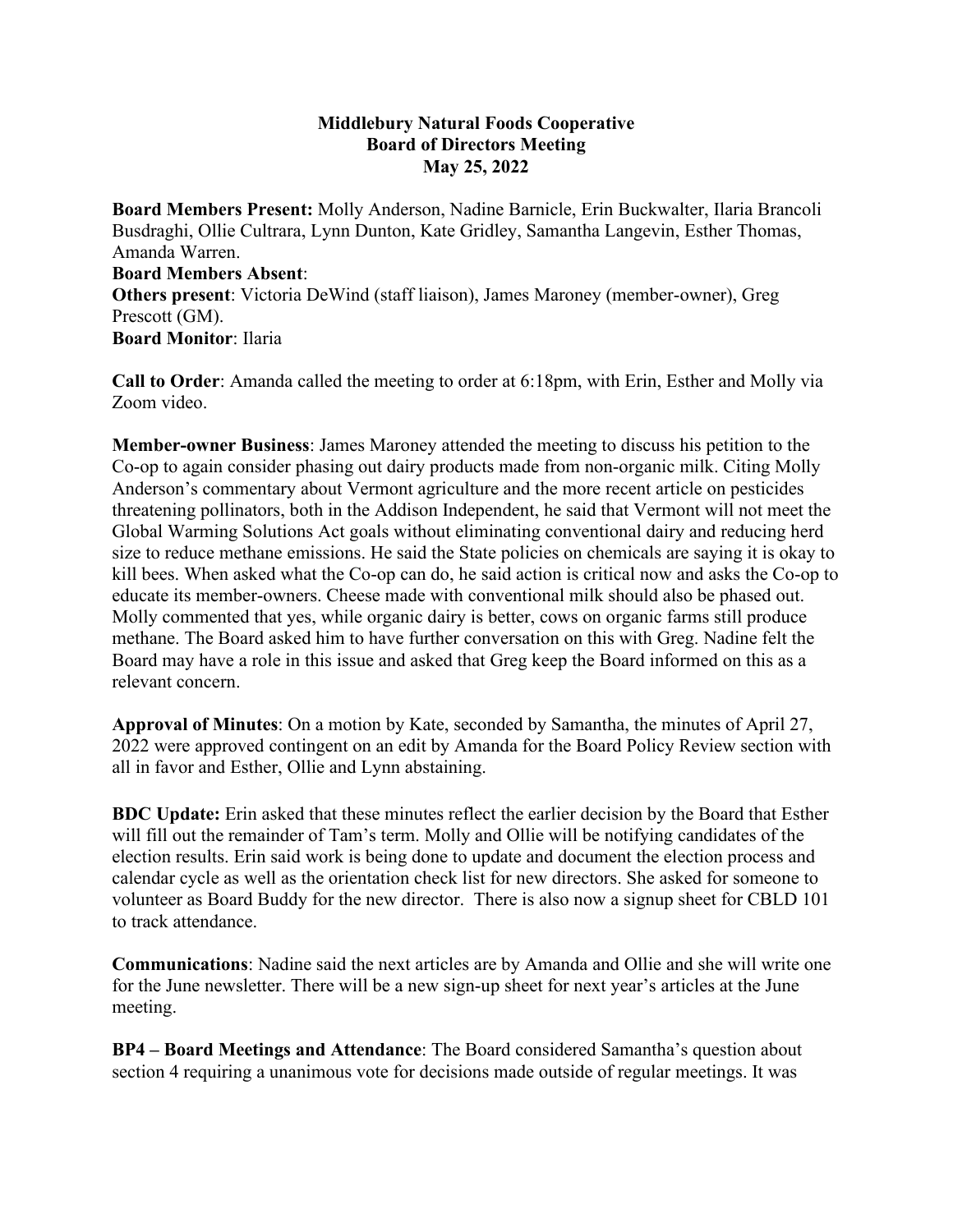suggested that it also specify votes be done digitally on Basecamp rather than by email. The Board decided to table these issues and to include them in the JEDI policy review.

 The Board discussed section 5 that allows for remote or virtual attendance. Given how valuable this has been during the pandemic, they Board voted all in favor of a motion by Amanda, seconded by Kate, to remove the language that discourages remote attendance. Section 5 now reads: "Remote or virtual attendance at Board meetings (e.g. by speakerphone or video) can be an option".

The Board agreed unanimously that they are following BP4.

**GM Report**: Greg noted that the fiscal numbers reported are from 2022 and are still draft pending completion of the audit in July. He will report final numbers at the August meeting. Staff shortages and the audit being done remotely have slowed the process. Lynn noted that this is not really a later time line than previous year-end reports. It was noted that some of the PPP loan was used to pay off the bank loan to reduce Co-op debt.

 Greg summarized Co-op financial status. April started strong with 4.25% sales growth and May will likely have 4%. 3% growth is budgeted for 2023. Tax 2 (books/mags/flowers/gifts) and Deli departments had largest growth. The suspension of the special order program and offering less prepackaged bulk has lowered sales growth in other departments.

 Greg informed the Board the Co-op will again apply for the Double Up Food Bucks grant. He is not sure why the Co-op did not get the grant in the first round. This program supports the Co-op giving a 50% discount on produce purchases by customers on SNAP food benefits. Greg will assess if the Co-op could do this on its own if it does not receive the grant.

 Greg said there have been some recent supply issues. There was one cancelled delivery due to a labor shortage and several out-of-stocks but for now there have not been limits (smoothing) on order numbers.

**EL 1 – Financial Condition and Activities**: The Board discussed the discrepancies between different graphs in the report. Some cover more years than others, some are by quarter and some are by year. Amanda asked if the Sales Growth graph could be more detailed, especially covering the expansion years. Greg and Lynn will work on revising graphs for the coming fiscal year.

 Amanda asked if Greg would prefer receiving EL questions before meetings on Basecamp. He said he would consider that.

 Amanda suggested that there be an appendix for the Co-op's real estate holdings. It was agreed this would be helpful to new directors and it would be just a list and not include agreements, contracts or valuations.

(Molly left the meeting at 7:40)

 The Board agreed the report was on time with reasonable interpretation of sufficient data and in compliance.

**EL 5 – Planning and Financial Budgeting**: Samantha appreciated the detail and department mini-plans in the Business Plan. Greg said including the early years tells the Co-op's story of investment and supports the work on what comes next for the Co-op. It shows how fortunate MNFC is as it thrives unlike many other co-ops. This comes from years of fiscal conservatism. The PPP loans was very helpful in reducing debt and leaves the Co-op in a strong position to look forward to how to the needs of the Co-op and the community.